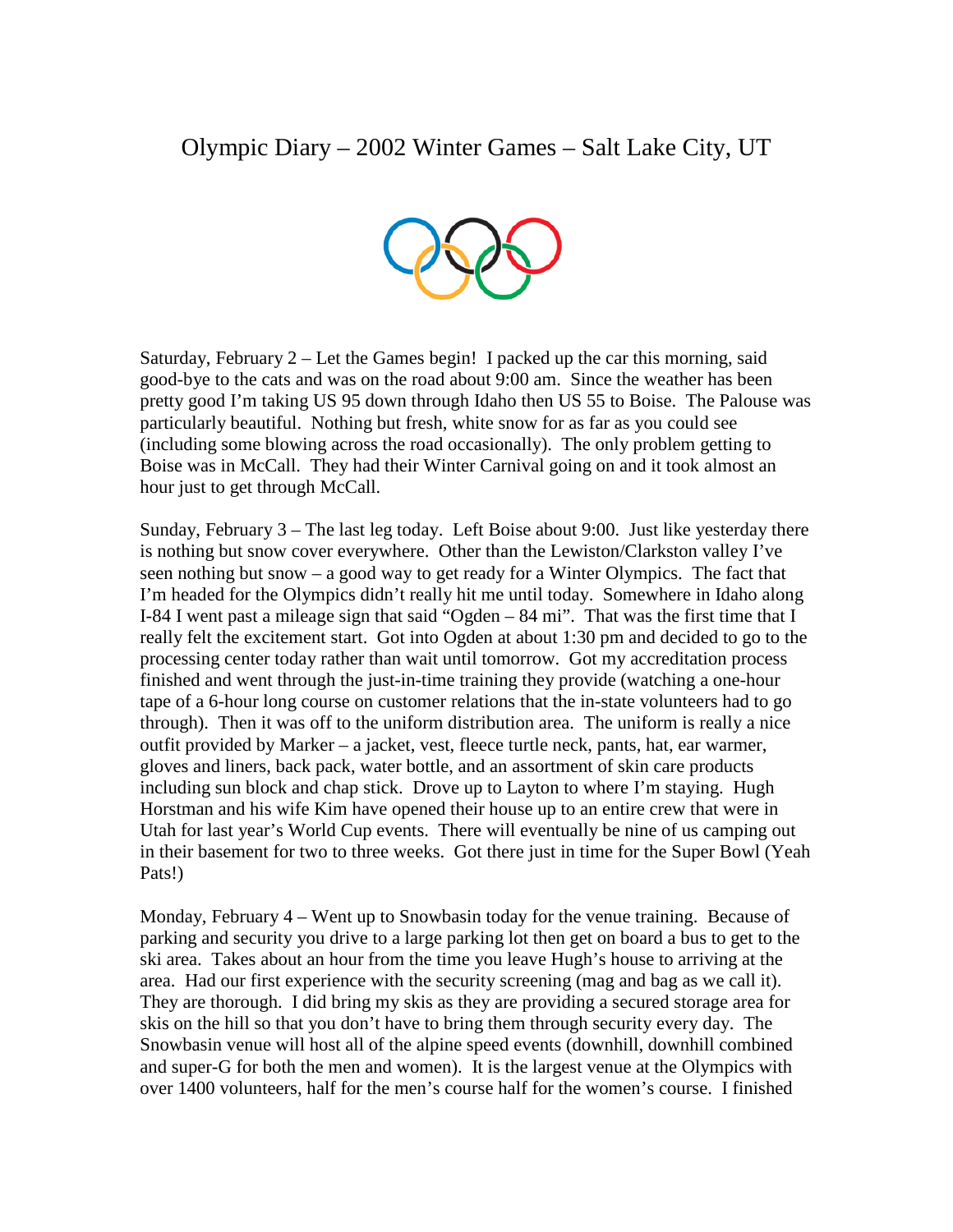the venue training then met up with Bob Porter from San Antonio (another volunteer staying at Hugh's). We had some lunch in the new lodge at Snowbasin (really a spectacular place) then went skiing for the afternoon. Our last play day before the course work starts tomorrow.

Tuesday, February 5 – Today is an "A" day. That means we're awake at 4:00 am, on the shuttle bus at 5:00, at the mountain by 6:00 and on the course by 7:00 am. Met the rest of the crew on which I'll be working (men's course, crew #25). Five of us worked together last year on the World Cup event – Hugh Horstman from Layton, UT, Rebecca Tanguay from Milliken, CO, Dan Navis from Wyoming, MI and Jim Schaefer from San Francisco. We added a sixth member – Mark Moore from Taylorsville, UT. Each crew is supposed to have 10 but it looks like the six of us will be the core for this team. Today was actually a relatively easy day. The course was in good condition since it hadn't snowed for a number of days. I'm working on a crew assigned to an area on the course called Three Toes. We did some work there then went to help ice down the Muzzleloader jump. The sun was out all day and we did find the opportunity to do a little free skiing.

Wednesday, February 6 – Today is a "B" day. We get to sleep in to 5:00, be on the bus by 6:00 and on the hill at 8:00am. Another beautiful day. We got the course fully ready to go and did see some of the athletes on the course. They did have some of the US development ski team run the downhill course today so we got to sit in the grandstand and watch. Had most of the afternoon off so we did get a little more free skiing. Went to see the dress rehearsal for the opening ceremony. It took three and a half hours to get into the stadium but the show was fabulous. It only took an hour and a half to get back but we still didn't get to bed until 11:00.

Thursday, February  $7 - Back$  on the "A" schedule. After the late night last night it was not easy getting up at 4:00 am. Today was the first practice day for the men. After getting the course ready we sat near the Arrowhead jump to watch. The course is only about ten feet from the fencing at that point so we were only about 20 feet from them when they went over the jump. The sound that they make when they pass you at  $60 - 70$ mph is incredible. Had the camera and so got some great pictures.

Friday, February 8 –A "B" day but it snowed today. In fact it snowed all day with wind (50 mph at the top of the mountain). We spent all day moving snow off of the course many times. Because it snowed so hard both the men's and women's practice runs were cancelled. We were on the hill until 6:00 pm trying to move as much snow as possible. Finally got to the bottom wet and exhausted. No free skiing today. Didn't get back to the house where I'm staying until 7:00, just in time to see the opening ceremony. Looked very much like the dress rehearsal except for the ending. At the dress rehearsal they had five large balloons out on the floor of stadium that they didn't have during the actual ceremony due to winds.

Saturday, February  $9 -$ Back to the "A" schedule. The snow stopped overnight and it was clear and beautiful, just like Tuesday, Wednesday and Thursday. Still had about an inch of snow to get off of the course in two and half hours. Got it done, however, and both the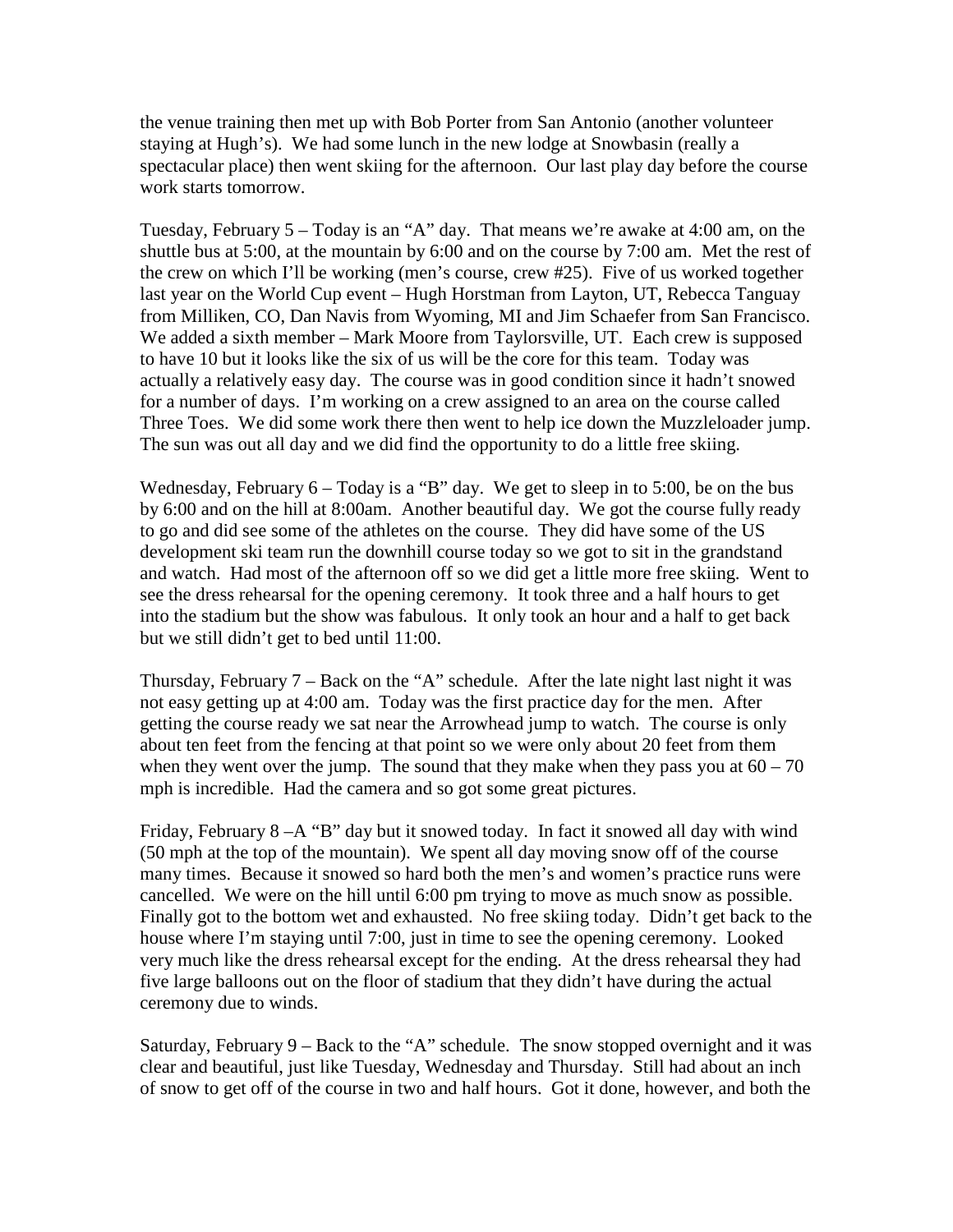men and women got training runs in. While the athletes are on the course no one is allowed to cross the course so if we are on the far side of the course (as we plan to be) we can't get down to the bottom of the mountain. So we have to just sit by the course and watch for the 2 hours it takes to get everyone a practice run. The afternoon was spent putting the final touches on the course. We were off of the hill at 3:30 today, a welcome change from yesterday. The sunny, clear weather is predicted to last through Tuesday, which means the men's and women's downhill races should get off on time. Tomorrow is our big day – the men's downhill. It turns out that the race director at Snowbasin has tried to hold three international competitions and all have been cancelled due to weather. Let's hope that his luck changes tomorrow.

Sunday, February 10 – Another "A" day but what a great day. Just like yesterday it was sunny and cloudless. We were on the lift at 6:30 am and had the course ready to run at 8:30. They started the preliminary runners at 10:00 and started the downhill event right on time. I was able to watch from the Arrowhead jump and then from Three Toes. The only fall of the day was one of the preliminary runners and I managed to get it on tape. The downhill was a great event. It was topped off by having the men's course crews released for the afternoon. So of course we all took off and skied all afternoon. We're relaxing now and have a "B" day tomorrow so we get the extra hours rest. Now we're waiting for the downhill coverage on TV.

Monday, February 11 – Today was supposed to be the women's downhill. It was another beautiful day, lots of sun but with some gusty winds. We were on the men's course that is right beside the Shooting Star jump on the women's course. So we cleaned up a little bit of accumulated snow churned up by yesterday's competition then settled in to watch the women. They first delayed the start until 11:00 am then to noon then cancelled the race. Thought it was going to be an easy day. But they decided to reroute the super-G course under the Muzzleloader jump. This meant that all of the snow from last Friday that we had carefully stomped down and smoothed off had to be dug out and removed. My crew got caught for the task. So we spent three and a half-hours digging packed snow off of a mountainside. It was almost 6:00 pm before we were finally finished.

Tuesday, February 12 – Because of the postponement we had a "B" day again – got that extra hours sleep. The day was almost identical to yesterday, sunny, warm with a little wind. We did almost the same as yesterday, cleaned up Three Toes then settled in to watch the women. The schedule went almost the same as well. The start was postponed to 11:00, then noon, but they finally did get started at 12:15. Got to see Picabo Street's last competitive downhill run. Afterwards they ran a practice run for the women's combined competition, then we had to quickly get behind our course barriers as they ran a practice for the men's combined. We then had to tear-up the B-fence crash barrier on our section to clear away accumulated snow, pack it down and reset the fence. I got off of the hill just in time to shower and get to the airport to pick up Diane. It took a bit of switching sleeping arrangements since we already have eight others sleeping in the basement of our host's house but we got everyone in.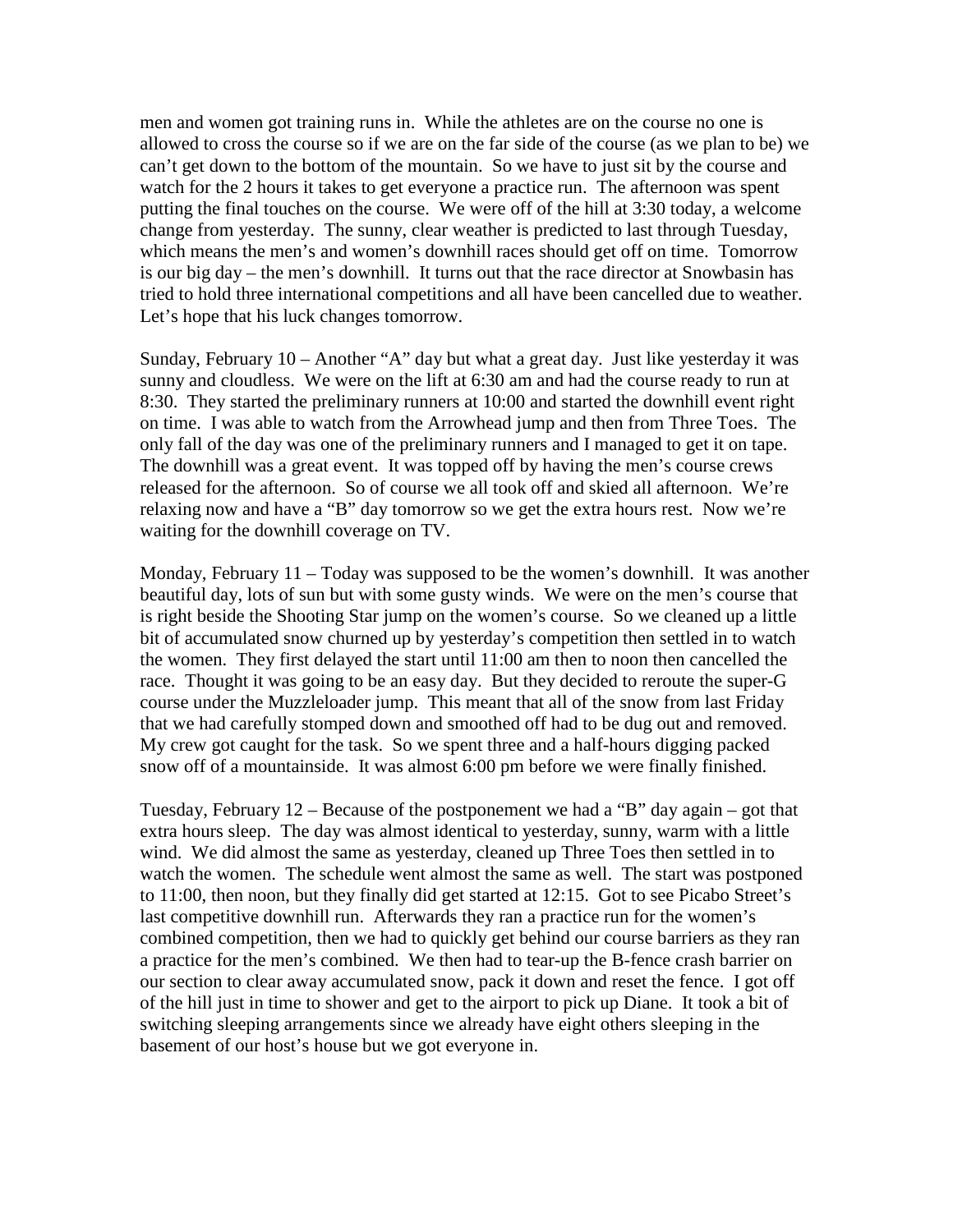Wednesday, February 13 – Since the men's combined competition is today we're back on an "A" schedule. Today was almost identical to the past four except that we really did have some wind. We again just cleared snow from yesterday's practice and cleaned up after the inspection runs today. Then we sat back and watched the men run the downhill portion of the combined competition. The competition started at 10:00 am and finished just before noon. We lowered the top of the crash barriers on our section to protect them from the wind, had some lunch then skied down to the lower part of the mountain to watch the slalom portion of the competition. Our crew chief skis this mountain all of the time so he knew good locations to watch the slalom. He didn't mention that we had to crash through a jungle to get there. We did get to see the two slalom runs just above the grandstand area. The best news was after we got back to the crew tent at the bottom of the hill. We are on the mountain tomorrow but don't have to there until 8:00 am. This means we can sleep in until 6:00 am tomorrow morning. We then are scheduled for a day off on Friday. We'll see if this schedule works as the weatherman is predicting 6" of snow over night. If it does snow the day off doesn't look likely.

Thursday, February  $14$  – The 6" of snow they were predicting turned out to be about onehalf an inch. And then the clouds only stayed around until noon with sun again all afternoon. Since the men will no longer be running from the top of the mountain our job consisted of moving some of the crash barriers from the upper portions of the course to the lower portions. In the morning we untied large bags  $(4' \times 8')$  filled with shredded foam from the trees and TV towers at the top of the course and moved they to the Rendezvous Face. Not an easy task considering that the Rendezvous Face is as steep as the initial face on the course. Before my crew could get together again at the bottom of the mountain the women's combined race started and trapped half of the team on the other side of the racecourse. So we sat in the sun at the bottom and ate lunch. When the slalom portion of the women's race was over the crew reformed and went back to the top of the mountain for more jobs. We spent most of the rest of the day moving loose snow off of an area called Off Track Canyon. The course is steeply banked and, like everywhere else, very icy. We finished that project and again got stuck on the wrong side of the course while the women ran the downhill portion of the combined race. Since we couldn't stand by the side of the course we were directed to the area directly in front of the Jumbotron in the finish area. So we finished the afternoon reclining on some ice seats that others had built and watching the women race on the Jumbotron.

Friday, February 15 – Our promised day off. What do you do when you've been on skis for 10 days straight? You go skiing, of course! It was a beautiful day and, since there was no race, no crowds. Had a great day. Left about 3:00 pm to go to the medals ceremony for the day. Smashmouth was playing the concert after the medals ceremonies but we had to leave early because we are scheduled for another "A" day tomorrow.

Saturday, February 16 – Up at 4:00 am for the last time. Today was just like all of the other days this past week – cool but sunny in the morning and warm and sunny in the afternoon. Today was the men's Super-G race. However, with the work we did on Thursday (and the other crews did on Friday) there was nothing that needed work on the course. So we all sat around the lodge from 6:30 am until 9:00 then went up to watch the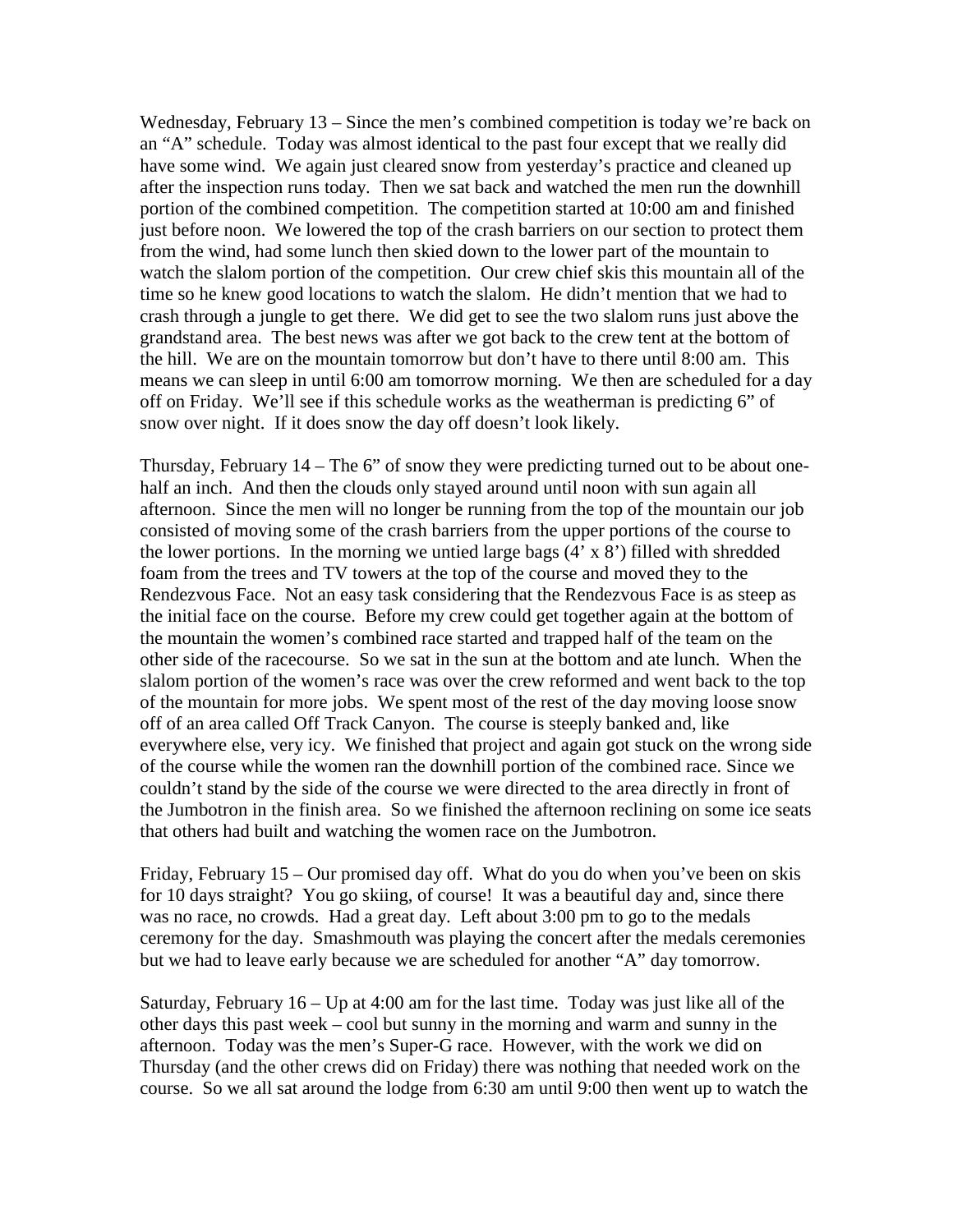men race. The work on the course is done by two groups primarily. Course crews, like the one I'm on, rove around the mountain doing jobs while section crews stay at one location. We've worked primarily with the section crew at Three Toes. Since they are the first on the mountain and usually the last off, and never get a hot meal we treated them to a hot meal today. We carried a small charcoal grill up with us along with bratwurst, sauerkraut, potato salad, and brownies and had a picnic while the men's Super-G race went on. As soon as the men's race was over, however, there was a lot to do. We started by taking down all of the B-fence in the Three Toes area. The B-fence is the orange colored fencing you see lining the course. The biggest task was to take down the A-fence. This is suspended from overhead cables and buried into the snow. It then as a fine-mesh blue "slip fence" attached to the front to deflect skiers away from hazards that cannot be protected other ways. To take down the A-fence you first have to pull all of the fencing out of the snow (it usually goes down  $6 - 12$ "), detach the slip fence and roll it all up, dig up the anchors that hold the fence in the ground (they're spaced about 10' apart all along the A-fence) then lower the netting and roll it up. Tearing down all of the A- and B-fence took about 2 hours. You then have to move it to central sites so the snow cats can come in and haul it back to the bottom. We got it all down so tomorrow (a women's race day) there is nothing left for us to do. So tomorrow will be another free skiing day.

Sunday, February 17 – Today is the women's Super-G. Since I was on a course crew for the men's course, and we got the entire men's course torn down yesterday, today is a free skiing day for us. Got up on the hill with Diane about 9:00 and skied down to a point where we could watch the women race. We were just below Draba Drop, one of the bigger jumps on the women's course. Had a great time, then went to one of the mountaintop lodges for lunch and went free skiing with the rest of the crew for the rest of the afternoon. Since the women's race was the last competition being held at Snowbasin we needed to take all of our equipment off of the mountain with us.

Monday, February 18 – A sad day today. The four guys from Michigan (Dan Navis, Mike Bylsma, Mike Canaan and Bill Cleair) all left today at 6:00 am. Rebecca and Doug Hansen are leaving for Colorado later this morning and Diane and I leave for Pullman. It's been almost three years since I first started the process of volunteering for the Olympics. Now it's all over. It feels sort of like it does when you graduate. It's an event you've been anticipating for a long time but now its over. You've got all of the wonderful memories but it's time to move on. Had breakfast with our hosts at a place called Sill's. Afterwards I drove to the processing center to get the package of gifts that they are giving to all volunteers who complete their assignment. The package included a certificate from both the IOC and the SLOC, a medallion and a Pulsar watch. After picking that up we went back to our host's house, packed up and started for home. Made Boise easily and are staying there over night.

Tuesday, February 19 – Left Boise in the morning to start for Pullman. As we were filling up with gas there appeared to be a rather substantial storm in the mountains north of Boise. So we drove along I-84 to Pendleton then up to Pullman. Still ran into snow in a number of stretches along I-84. Stopped in Pendleton to visit the woolen mills. Finally